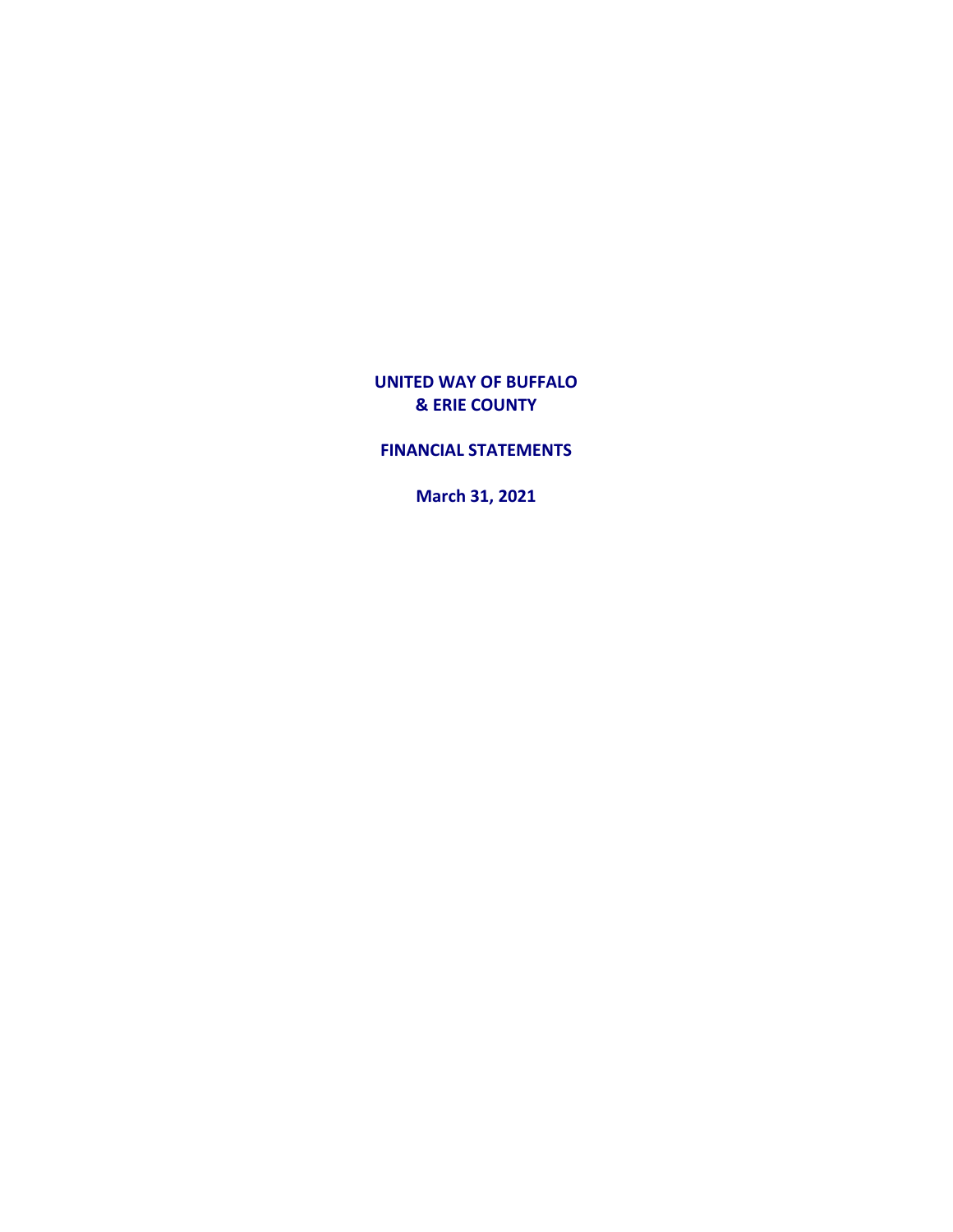

CERTIFIED PUBLIC ACCOUNTANTS

Cyclorama Building | 369 Franklin Street | Buffalo, NY 14202

p:716.856.3300 | f:716.856.2524 | www.LumsdenCPA.com

# **INDEPENDENT AUDITORS' REPORT**

The Board of Directors United Way of Buffalo & Erie County

We have audited the accompanying balance sheets of United Way of Buffalo & Erie County (United Way) as of March 31, 2021 and 2020, and the related statements of activities, functional expenses, and cash flows for the years then ended, and the related notes to the financial statements.

## **Management's Responsibility for the Financial Statements**

Management is responsible for the preparation and fair presentation of these financial statements in accordance with accounting principles generally accepted in the United States of America; this includes the design, implementation, and maintenance of internal control relevant to the preparation and fair presentation of financial statements that are free from material misstatement, whether due to fraud or error.

## **Auditors' Responsibility**

Our responsibility is to express an opinion on these financial statements based on our audits. We conducted our audits in accordance with auditing standards generally accepted in the United States of America. Those standards require that we plan and perform the audit to obtain reasonable assurance about whether the financial statements are free from material misstatement.

An audit involves performing procedures to obtain audit evidence about the amounts and disclosures in the financial statements. The procedures selected depend on the auditors' judgment, including the assessment of the risks of material misstatement of the financial statements, whether due to fraud or error. In making those risk assessments, the auditor considers internal control relevant to the entity's preparation and fair presentation of the financial statements in order to design audit procedures that are appropriate in the circumstances, but not for the purpose of expressing an opinion on the effectiveness of the entity's internal control. Accordingly, we express no such opinion. An audit also includes evaluating the appropriateness of accounting policies used and the reasonableness of significant accounting estimates made by management, as well as evaluating the overall presentation of the financial statements.

We believe that the audit evidence we have obtained is sufficient and appropriate to provide a basis for our audit opinion.

#### **Opinion**

In our opinion, the financial statements referred to above present fairly, in all material respects, the financial position of United Way as of March 31, 2021 and 2020, and the changes in its net assets and cash flows for the years then ended in accordance with accounting principles generally accepted in the United States of America.

Limiden & McCornick, LLP

October 25, 2021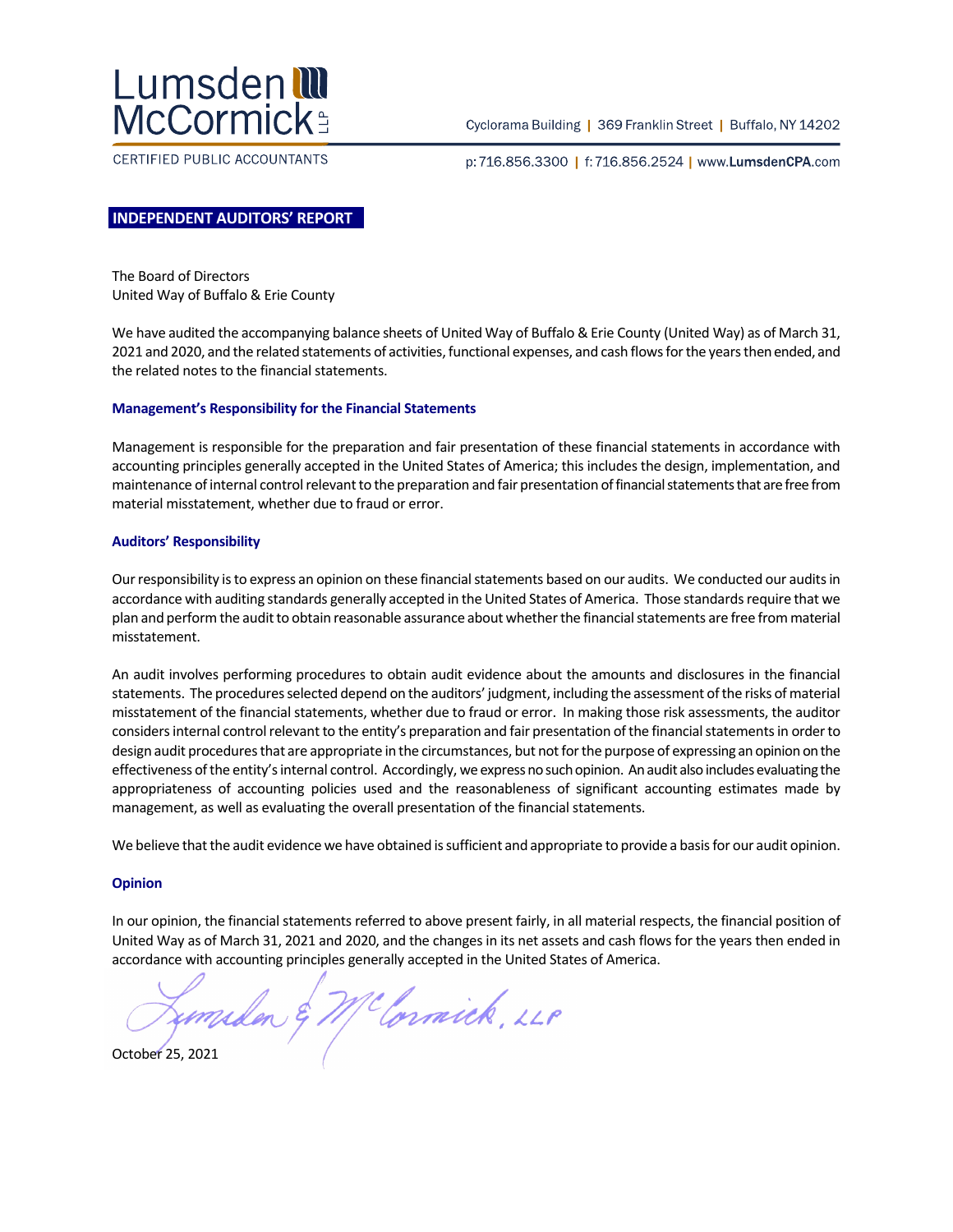# **Balance Sheets**

| March 31,                                              |     | 2021             |      | 2020       |
|--------------------------------------------------------|-----|------------------|------|------------|
|                                                        |     |                  |      |            |
| <b>Assets</b>                                          |     |                  |      |            |
| Cash                                                   | \$  | $3,642,101$ \$   |      | 3,573,093  |
| Annual campaign contributions receivable, net (Note 2) |     | 5,391,377        |      | 6,663,439  |
| Other contributions receivable, net (Note 3)           |     | 1,792,663        |      | 2,467,412  |
| Investments (Note 4)                                   |     | 3,796,024        |      | 3,764,918  |
| Beneficial interest in assets held by                  |     |                  |      |            |
| Community Foundation for Greater Buffalo (Note 5)      |     | 15,866,932       |      | 10,893,593 |
| Property and equipment, net (Note 6)                   |     | 2,067,915        |      | 2,174,867  |
| Other assets                                           |     | 186,858          |      | 151,157    |
|                                                        | S.  | 32,743,870       | \$   | 29,688,479 |
| <b>Liabilities and Net Assets</b>                      |     |                  |      |            |
| <b>Liabilities:</b>                                    |     |                  |      |            |
| Designations payable                                   | \$. | 3,480,285        | - \$ | 4,258,789  |
| Allocations payable                                    |     | 1,254,938        |      | 1,484,652  |
| Accounts payable and accrued expenses                  |     | 1,162,625        |      | 1,454,724  |
| Refundable advances                                    |     | 60,788           |      | 110,549    |
| Paycheck Protection Program loans (Note 7)             |     | 1,460,700        |      |            |
| Accrued pension liability (Note 8)                     |     | 2,324,567        |      | 2,164,791  |
| Accrued postretirement benefit obligation (Note 8)     |     | 140,000          |      | 170,000    |
|                                                        |     | 9,883,903        |      | 9,643,505  |
|                                                        |     |                  |      |            |
| <b>Net assets:</b>                                     |     |                  |      |            |
| Without donor restrictions                             |     | 14,809,894       |      | 12,490,825 |
| With donor restrictions (Note 10)                      |     | 8,050,073        |      | 7,554,149  |
|                                                        |     | 22,859,967       |      | 20,044,974 |
|                                                        |     | $$32,743,870$ \$ |      | 29,688,479 |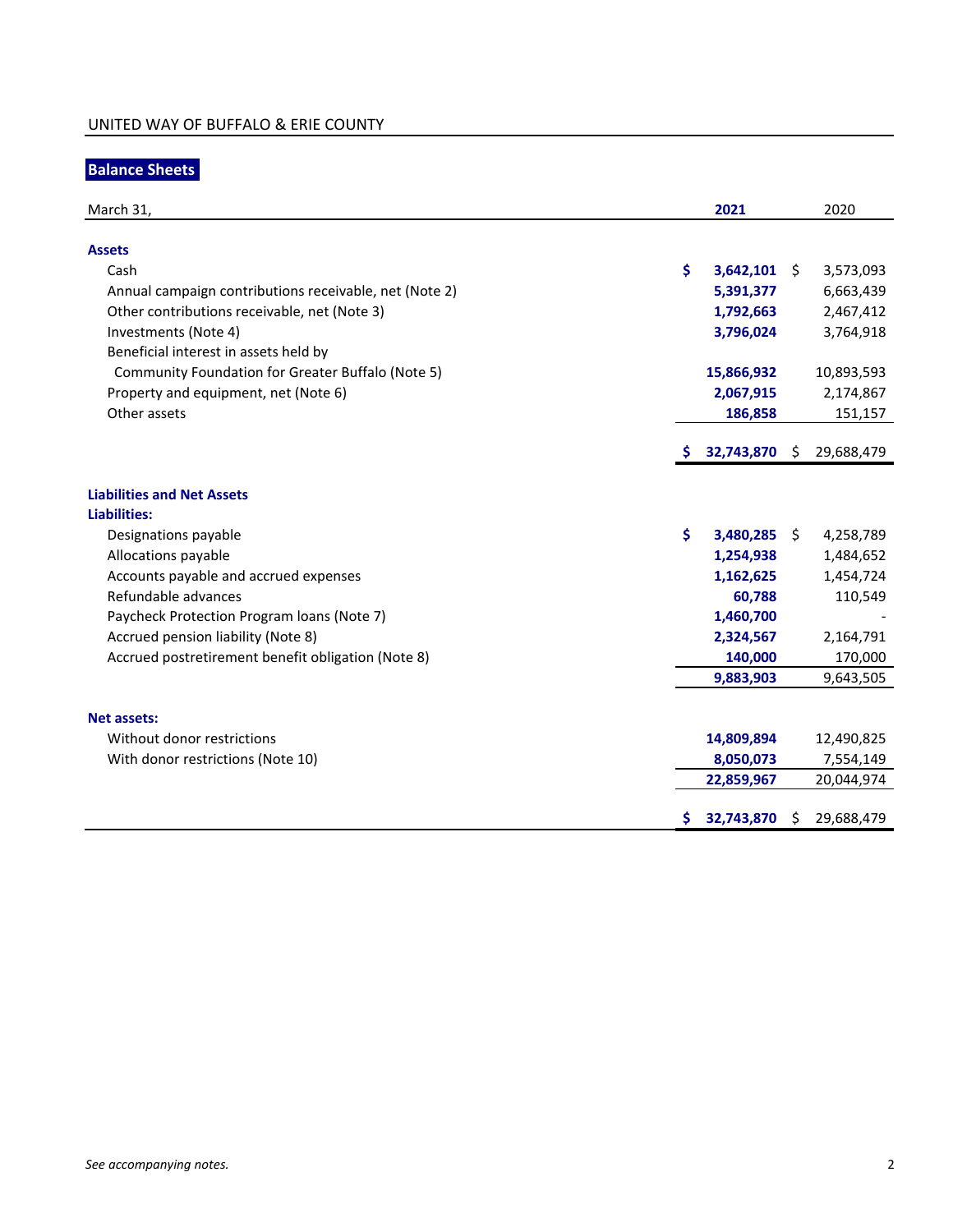# **Statements of Activities**

| For the years ended March 31,                             | 2021 |                      |                     |     |              |
|-----------------------------------------------------------|------|----------------------|---------------------|-----|--------------|
|                                                           |      | <b>Without Donor</b> | <b>With Donor</b>   |     |              |
|                                                           |      | <b>Restrictions</b>  | <b>Restrictions</b> |     | <b>Total</b> |
| Revenue, gains and other support:                         |      |                      |                     |     |              |
| Campaign results:                                         |      |                      |                     |     |              |
| Contributions:                                            |      |                      |                     |     |              |
| Annual campaign                                           | \$   | 151,457              | 10,364,551<br>S.    | -\$ | 10,516,008   |
| Endowment and other campaigns                             |      | 1,104,695            | 28,950              |     | 1,133,645    |
|                                                           |      | 1,256,152            | 10,393,501          |     | 11,649,653   |
| Less: donor designations                                  |      |                      | (3, 293, 375)       |     | (3,293,375)  |
| Estimated uncollectible pledges                           |      |                      | (350,000)           |     | (350,000)    |
| Net assets released from restrictions                     |      | 7,481,750            | (7,481,750)         |     |              |
|                                                           |      | 8,737,902            | (731, 624)          |     | 8,006,278    |
| Other revenues:                                           |      |                      |                     |     |              |
| Contributions:                                            |      |                      |                     |     |              |
| Government awards                                         |      | 3,160,542            |                     |     | 3,160,542    |
| Foundation and other                                      |      | 319,342              | 127,837             |     | 447,179      |
| Program service and other fees                            |      | 449,134              |                     |     | 449,134      |
| Investment income                                         |      | 31,114               |                     |     | 31,114       |
| Net appreciation (depreciation) of beneficial interest in |      |                      |                     |     |              |
| assets held by Community Foundation for Greater Buffalo   |      | 3,217,607            | 1,523,782           |     | 4,741,389    |
| Net assets released from restrictions                     |      | 424,071              | (424, 071)          |     |              |
|                                                           |      | 7,601,810            | 1,227,548           |     | 8,829,358    |
| Total revenue, gains and other support                    |      | 16,339,712           | 495,924             |     | 16,835,636   |
| Expenses:                                                 |      |                      |                     |     |              |
| Program services:                                         |      |                      |                     |     |              |
| Gross funds awarded, granted or designated to agencies    |      | 11,554,478           |                     |     | 11,554,478   |
| Other program services                                    |      | 2,927,300            |                     |     | 2,927,300    |
| Total program services including designations             |      | 14,481,778           |                     |     | 14,481,778   |
| Less: donor designations                                  |      | (3, 293, 375)        |                     |     | (3,293,375)  |
| Total program services                                    |      | 11,188,403           |                     |     | 11,188,403   |
| Supporting services:                                      |      |                      |                     |     |              |
| Management and general                                    |      | 1,283,608            |                     |     | 1,283,608    |
| Fundraising                                               |      | 1,360,325            |                     |     | 1,360,325    |
|                                                           |      | 2,643,933            |                     |     | 2,643,933    |
| <b>Total expenses</b>                                     |      | 13,832,336           |                     |     | 13,832,336   |
| Change in net assets before adjustments                   |      | 2,507,376            | 495,924             |     | 3,003,300    |
| Pension liability adjustment (Note 8)                     |      | (188, 307)           |                     |     | (188, 307)   |
|                                                           |      |                      |                     |     |              |
| Change in net assets                                      |      | 2,319,069            | 495,924             |     | 2,814,993    |
| Net assets - beginning                                    |      | 12,490,825           | 7,554,149           |     | 20,044,974   |
| Net assets - ending                                       | \$.  | 14,809,894           | 8,050,073 \$<br>-S  |     | 22,859,967   |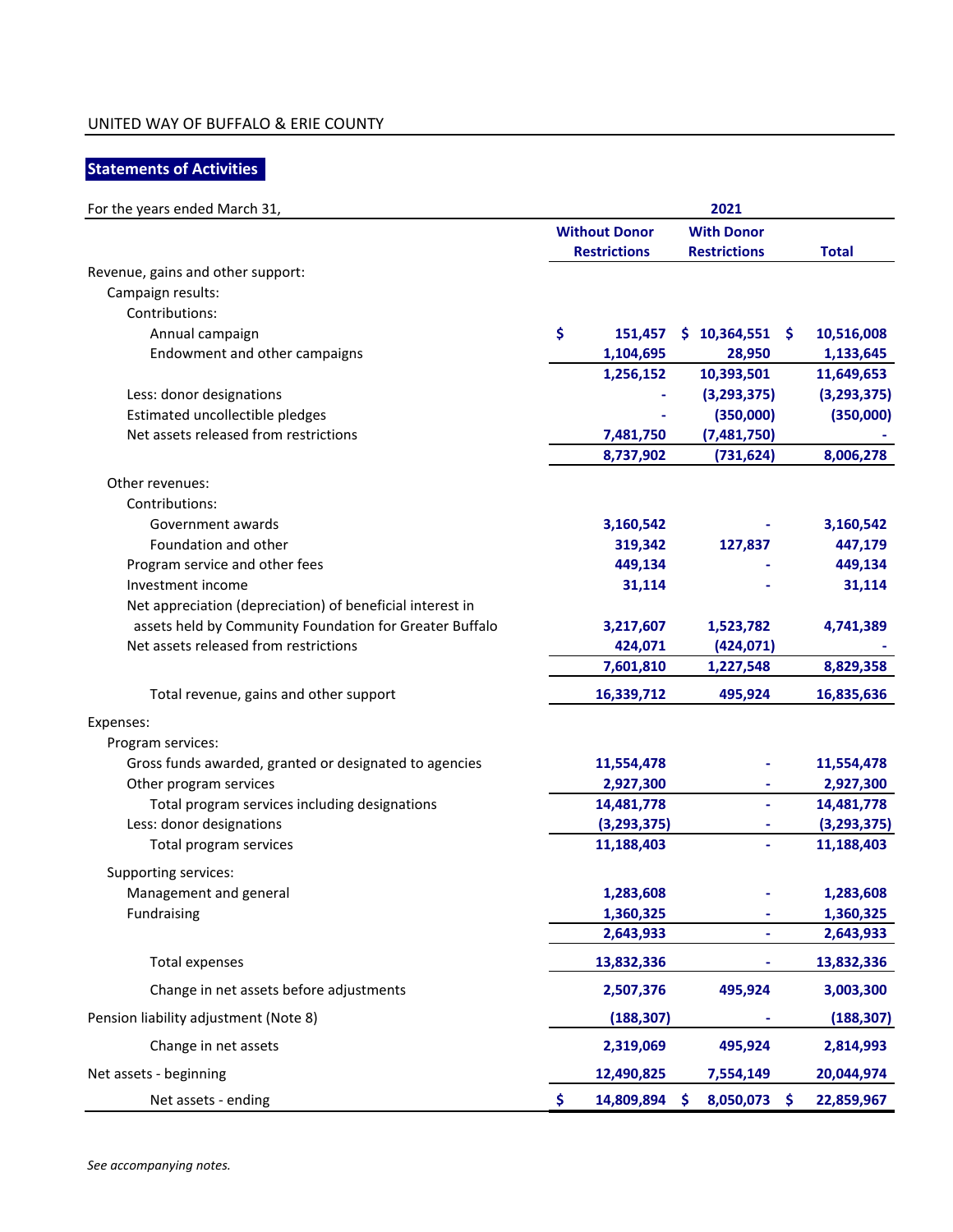|                      |    | 2020              |    |               |
|----------------------|----|-------------------|----|---------------|
| <b>Without Donor</b> |    | <b>With Donor</b> |    |               |
| Restrictions         |    | Restrictions      |    | Total         |
|                      |    |                   |    |               |
| \$<br>197,333        | Ś  | 12,948,115        | Ś  | 13,145,448    |
| 19,025               |    | 36,750            |    | 55,775        |
| 216,358              |    | 12,984,865        |    | 13,201,223    |
|                      |    | (4, 250, 206)     |    | (4, 250, 206) |
|                      |    | (350,000)         |    | (350,000)     |
| 9,179,727            |    | (9, 179, 727)     |    |               |
| 9,396,085            |    | (795,068)         |    | 8,601,017     |
|                      |    |                   |    |               |
| 4,243,792            |    |                   |    | 4,243,792     |
| 280,712              |    | 218,592           |    | 499,304       |
| 216,124              |    |                   |    | 216,124       |
| 108,221              |    |                   |    | 108,221       |
| (852,070)            |    | (394, 329)        |    | (1, 246, 399) |
| 366,147              |    | (366, 147)        |    |               |
| 4,362,926            |    | (541,884)         |    | 3,821,042     |
| 13,759,011           |    | (1,336,952)       |    | 12,422,059    |
|                      |    |                   |    |               |
| 12,607,266           |    |                   |    | 12,607,266    |
| 3,087,362            |    |                   |    | 3,087,362     |
| 15,694,628           |    |                   |    | 15,694,628    |
| (4, 250, 206)        |    |                   |    | (4, 250, 206) |
| 11,444,422           |    |                   |    | 11,444,422    |
| 1,273,337            |    |                   |    | 1,273,337     |
| 1,706,333            |    |                   |    | 1,706,333     |
| 2,979,670            |    |                   |    | 2,979,670     |
| 14,424,092           |    |                   |    | 14,424,092    |
| (665,081)            |    | (1, 336, 952)     |    | (2,002,033)   |
| (208,828)            |    |                   |    | (208,828)     |
| (873,909)            |    | (1, 336, 952)     |    | (2,210,861)   |
| 13,364,734           |    | 8,891,101         |    | 22,255,835    |
| 12,490,825           | \$ | 7,554,149         | \$ | 20,044,974    |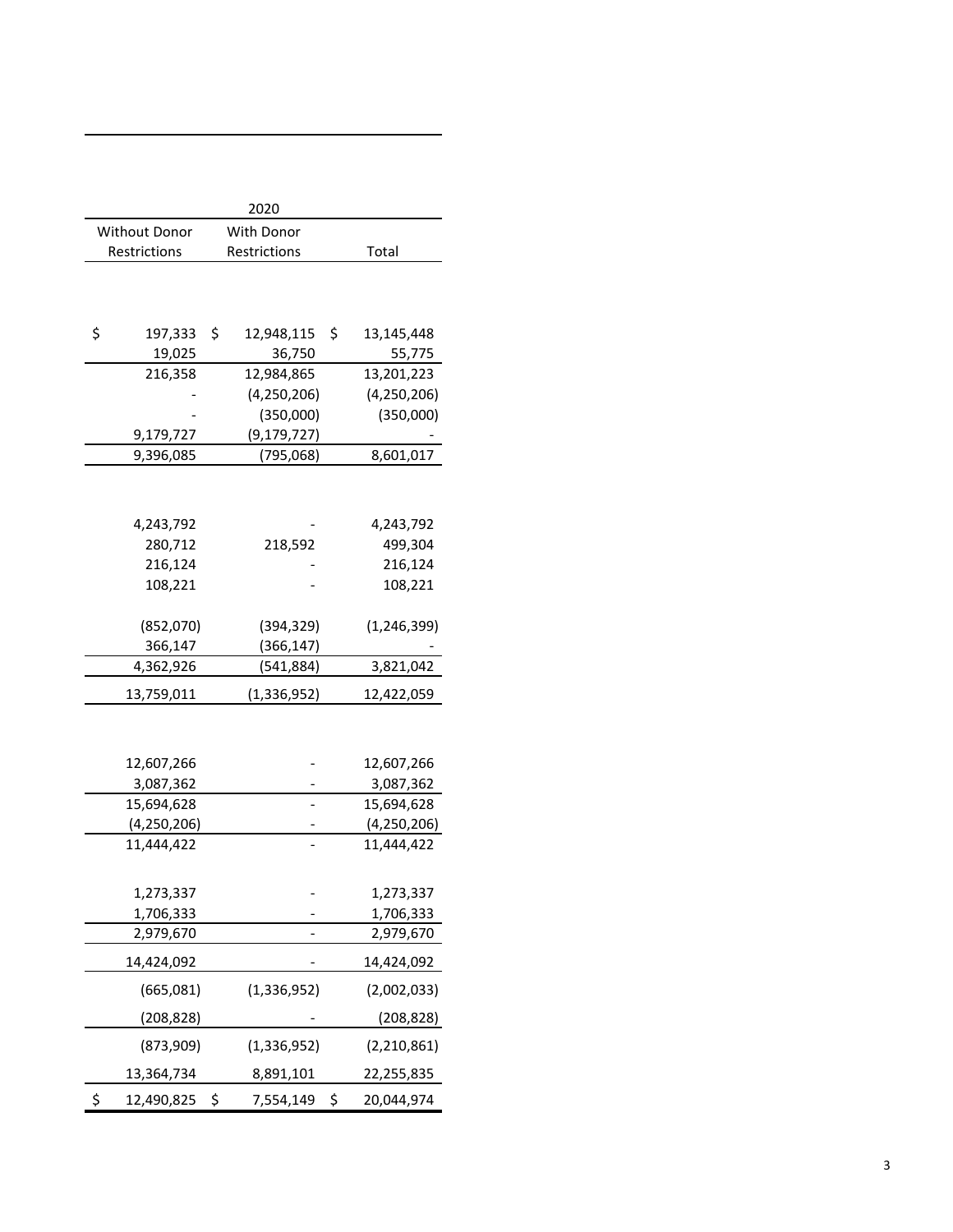# UNITED WAY OF BUFFALO & ERIE COUNTY

# **Statements of Functional Expenses**

| For the years ended March 31,       |    |                 |                   | 2021                       |     |                   |    |              |
|-------------------------------------|----|-----------------|-------------------|----------------------------|-----|-------------------|----|--------------|
|                                     |    |                 |                   | <b>Supporting Services</b> |     |                   |    |              |
|                                     |    |                 | <b>Management</b> |                            |     | <b>Total</b>      |    |              |
|                                     |    | Program         | and               | Fund-                      |     | <b>Supporting</b> |    |              |
|                                     |    | <b>Services</b> | <b>General</b>    | raising                    |     | <b>Services</b>   |    | <b>Total</b> |
| Allocations and distributions       | \$ | $5,043,266$ \$  |                   | \$                         | \$  | ۰                 | \$ | 5,043,266    |
| Designations                        |    | 3,293,375       |                   |                            |     |                   |    | 3,293,375    |
| Grants and other awards             |    | 3,217,837       |                   |                            |     | $\blacksquare$    |    | 3,217,837    |
|                                     |    | 11,554,478      |                   |                            |     |                   |    | 11,554,478   |
| Salaries                            |    | 1,794,039       | 806,566           | 798,431                    |     | 1,604,997         |    | 3,399,036    |
| Payroll taxes and employee benefits |    | 466,904         | 209,652           | 207,464                    |     | 417,116           |    | 884,020      |
| Total salaries and related expenses |    | 2,260,943       | 1,016,218         | 1,005,895                  |     | 2,022,113         |    | 4,283,056    |
| Professional fees                   |    | 50,958          | 53,216            | 33,145                     |     | 86,361            |    | 137,319      |
| Supplies                            |    | 9,715           | 4,307             | 11,846                     |     | 16,153            |    | 25,868       |
| Telephone and internet              |    | 21,199          | 6,600             | 10,843                     |     | 17,443            |    | 38,642       |
| Postage                             |    | 3,069           | 964               | 18,710                     |     | 19,674            |    | 22,743       |
| Occupancy                           |    | 117,530         | 48,222            | 55,177                     |     | 103,399           |    | 220,929      |
| Printing and public relations       |    | 25,353          | 870               | 29,196                     |     | 30,066            |    | 55,419       |
| Travel, conferences and meetings    |    | 3,560           | 9,775             | 2,692                      |     | 12,467            |    | 16,027       |
| Dues and subscriptions              |    | 51,814          | 15,444            | 14,035                     |     | 29,479            |    | 81,293       |
| Equipment rental and maintenance    |    | 87,194          | 29,400            | 41,068                     |     | 70,468            |    | 157,662      |
| Payments to State affiliate         |    | 23,015          | 7,760             | 10,840                     |     | 18,600            |    | 41,615       |
| Miscellaneous                       |    | 16,837          | 4,476             | 6,252                      |     | 10,728            |    | 27,565       |
| Depreciation                        |    | 112,246         | 37,847            | 52,866                     |     | 90,713            |    | 202,959      |
| Payments to National affiliate      |    | 143,867         | 48,509            | 67,760                     |     | 116,269           |    | 260,136      |
|                                     |    | 2,927,300       | 1,283,608         | 1,360,325                  |     | 2,643,933         |    | 5,571,233    |
| Total program services              |    |                 |                   |                            |     |                   |    |              |
| including designations              |    | 14,481,778      | 1,283,608         | 1,360,325                  |     | 2,643,933         |    | 17,125,711   |
|                                     |    |                 |                   |                            |     |                   |    |              |
| Less: donor designations            |    | (3, 293, 375)   |                   |                            |     |                   |    | (3,293,375)  |
|                                     | S. | 11,188,403      | \$<br>1,283,608   | \$<br>1,360,325            | \$. | 2,643,933         | s  | 13,832,336   |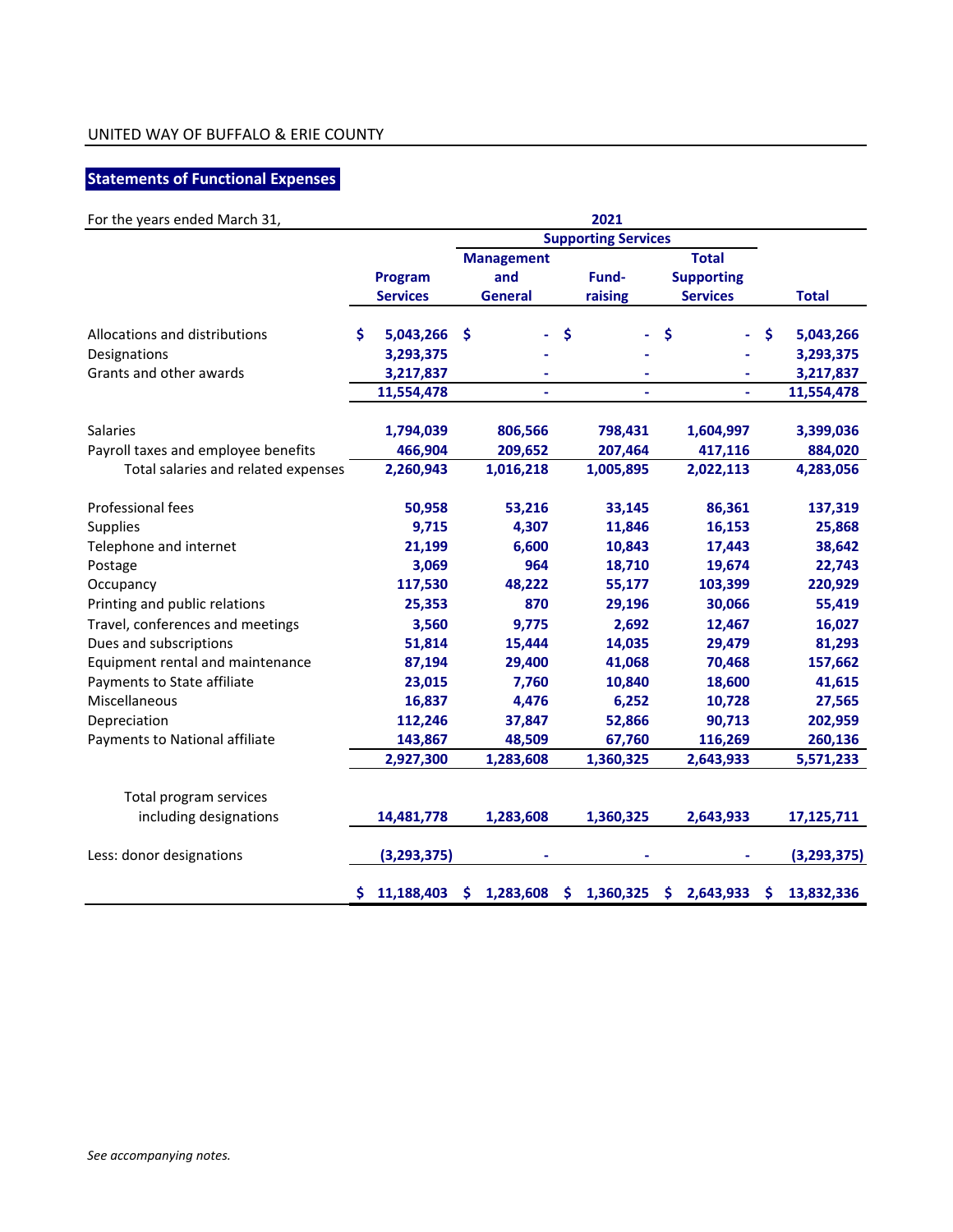|     |                         |                          | 2020                       |                        |                  |
|-----|-------------------------|--------------------------|----------------------------|------------------------|------------------|
|     |                         |                          | <b>Supporting Services</b> |                        |                  |
|     |                         | Management               |                            | Total                  |                  |
|     | Program                 | and                      | Fund-                      | Supporting             |                  |
|     | Services                | General                  | raising                    | Services               | Total            |
|     |                         |                          |                            |                        |                  |
| \$  | 4,444,113               | \$                       | \$                         | \$                     | \$<br>4,444,113  |
|     | 4,250,206               |                          |                            |                        | 4,250,206        |
|     | 3,912,947               |                          |                            |                        | 3,912,947        |
|     | 12,607,266              | $\overline{\phantom{0}}$ | $\overline{\phantom{0}}$   |                        | 12,607,266       |
|     | 1,715,703               | 746,887                  | 931,581                    | 1,678,468              | 3,394,171        |
|     | 538,022                 | 236,723                  | 290,495                    | 527,218                | 1,065,240        |
|     | 2,253,725               | 983,610                  | 1,222,076                  | 2,205,686              | 4,459,411        |
|     |                         |                          |                            |                        |                  |
|     | 78,371                  | 72,529                   | 69,173                     | 141,702                | 220,073          |
|     | 54,468                  | 3,120                    | 16,387                     | 19,507                 | 73,975           |
|     | 20,907                  | 6,161                    | 14,523                     | 20,684                 | 41,591           |
|     | 4,577                   | 1,522                    | 12,511                     | 14,033                 | 18,610           |
|     | 133,326                 | 55,537                   | 76,315                     | 131,852                | 265,178          |
|     | 35,900                  | 1,718                    | 70,172                     | 71,890                 | 107,790          |
|     | 114,587                 | 26,067                   | 25,305                     | 51,372                 | 165,959          |
|     | 34,919                  | 13,757                   | 14,419                     | 28,176                 | 63,095           |
|     | 128,214                 | 32,396                   | 55,064                     | 87,460                 | 215,674          |
|     | 21,838                  | 7,380                    | 12,510                     | 19,890                 | 41,728           |
|     | 2,655                   | 637                      | 1,080                      | 1,717                  | 4,372            |
|     | 98,490                  | 33,286                   | 56,424                     | 89,710                 | 188,200          |
|     | 105,385                 | 35,617                   | 60,374                     | 95,991                 | 201,376          |
|     | 3,087,362               | 1,273,337                | 1,706,333                  | 2,979,670              | 6,067,032        |
|     |                         |                          |                            |                        |                  |
|     | 15,694,628              | 1,273,337                | 1,706,333                  | 2,979,670              | 18,674,298       |
|     | (4, 250, 206)           |                          |                            |                        | (4, 250, 206)    |
| \$. | 11,444,422 \$ 1,273,337 |                          | \$                         | 1,706,333 \$ 2,979,670 | \$<br>14,424,092 |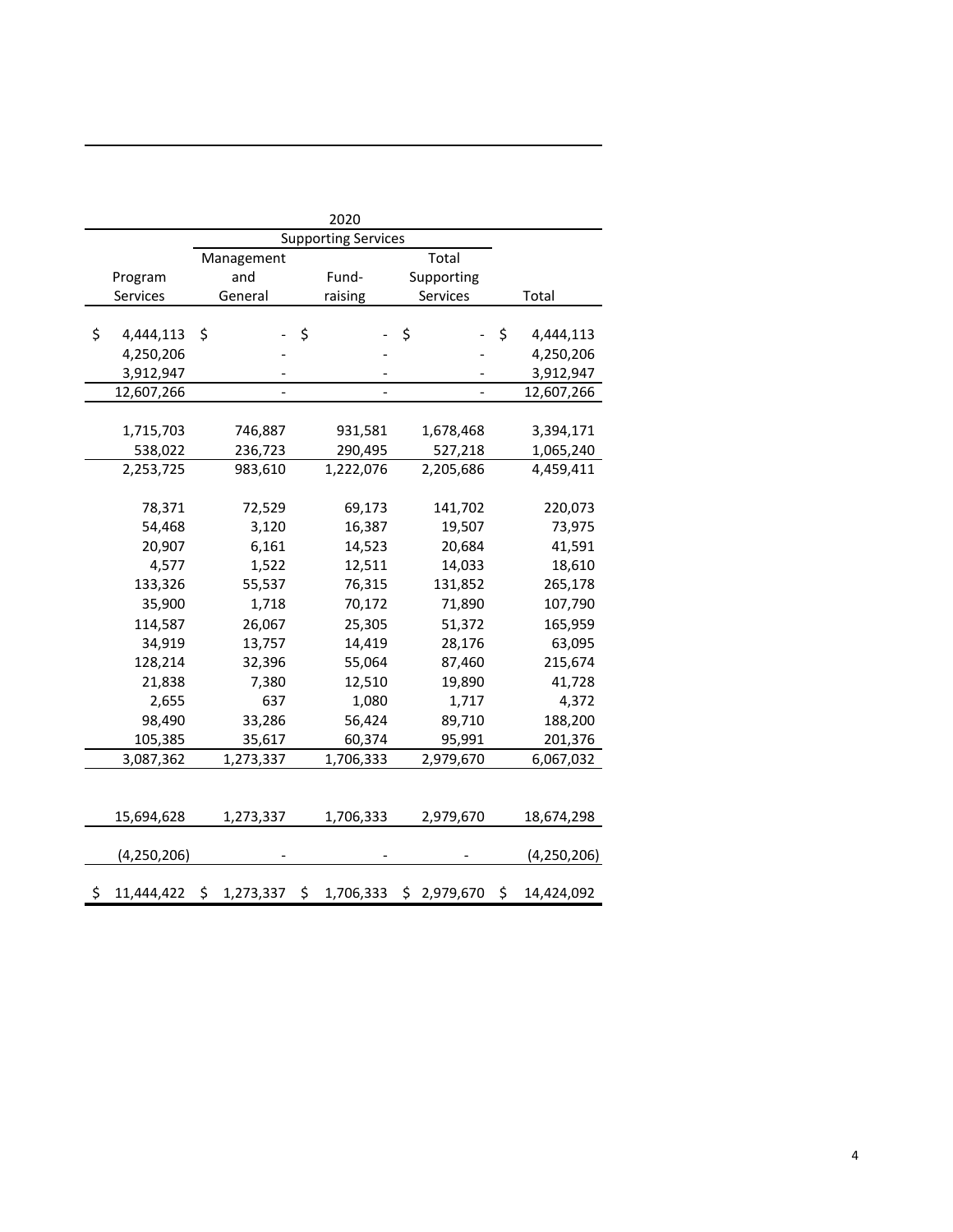# UNITED WAY OF BUFFALO & ERIE COUNTY

# **Statements of Cash Flows**

| For the years ended March 31,                                    |    | 2021             | 2020          |
|------------------------------------------------------------------|----|------------------|---------------|
| <b>Operating activities:</b>                                     |    |                  |               |
| Change in net assets:                                            |    |                  |               |
| Change in net assets before adjustments                          | \$ | 3,003,300<br>-\$ | (2,002,033)   |
| Net assets adjustment - defined benefit pension plan (Note 8)    |    | (188, 307)       | (208, 828)    |
|                                                                  |    | 2,814,993        | (2, 210, 861) |
| Adjustments to reconcile change in net assets                    |    |                  |               |
| to net cash flows from operating activities:                     |    |                  |               |
| Depreciation                                                     |    | 202,959          | 188,200       |
| Unrealized loss (gain) on investments                            |    | 17,553           | (31, 106)     |
| Net appreciation (depreciation) of beneficial interest in assets |    |                  |               |
| held by Community Foundation for Greater Buffalo                 |    | (4,741,389)      | 1,246,399     |
| Changes in other operating assets and liabilities:               |    |                  |               |
| Annual campaign contributions receivable                         |    | 1,272,062        | 173,734       |
| Other contributions receivable                                   |    | 674,749          | 957,792       |
| Other assets                                                     |    | (35, 701)        | (20,004)      |
| Designations payable                                             |    | (778, 504)       | 634,790       |
| Allocations payable                                              |    | (229, 714)       | (308, 733)    |
| Accounts payable and accrued expenses                            |    | (292,099)        | 347,268       |
| Refundable advances                                              |    | (49, 761)        | (181,083)     |
| Accrued pension liability                                        |    | 159,776          | 336,282       |
| Accrued postretirement benefit obligation                        |    | (30,000)         | (20,000)      |
| <b>Net operating activities</b>                                  |    | (1,015,076)      | 1,112,678     |
| <b>Investing activities:</b>                                     |    |                  |               |
| Purchase of investments                                          |    | (54, 337)        | (82, 385)     |
| Proceeds from sale of investments                                |    | 5,678            | 505,270       |
| Transfers to beneficial interest in assets held by Community     |    |                  |               |
| <b>Foundation for Greater Buffalo</b>                            |    | (231,950)        | (227, 275)    |
| Purchase of property and equipment                               |    | (96,007)         | (97, 782)     |
|                                                                  |    |                  |               |
| <b>Net investing activities</b>                                  |    | (376, 616)       | 97,828        |
| <b>Financing activities:</b>                                     |    |                  |               |
| Proceeds from Paycheck Protection Program loans                  |    | 1,460,700        |               |
|                                                                  |    |                  |               |
| Net change in cash                                               |    | 69,008           | 1,210,506     |
| Cash - beginning                                                 |    | 3,573,093        | 2,362,587     |
| Cash - ending                                                    | s  | $3,642,101$ \$   | 3,573,093     |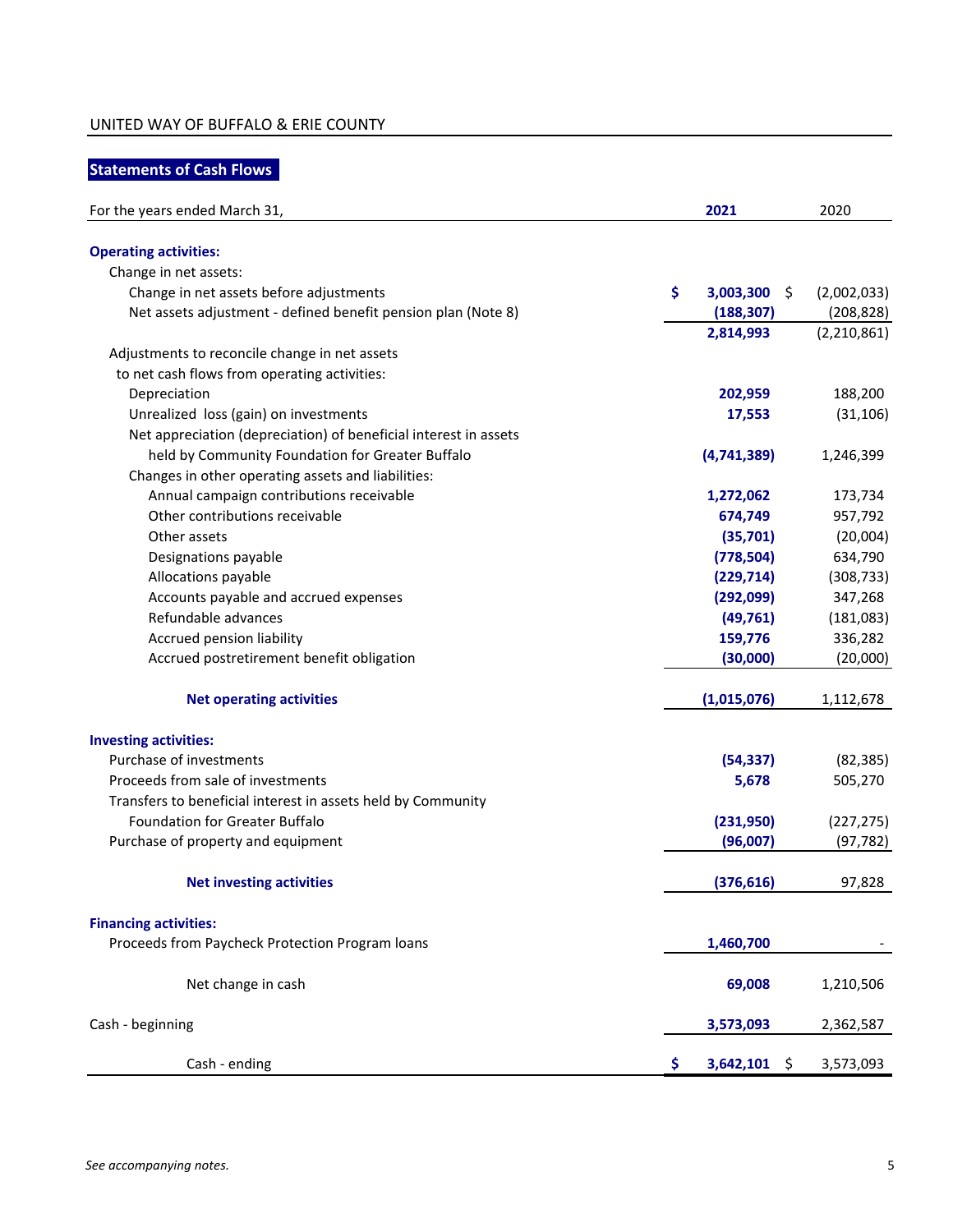## **Notes to Financial Statements**

#### **1. Summary of Significant Accounting Policies:**

## **Organization and Operations:**

United Way of Buffalo & Erie County (United Way) is a nonprofit corporation whose mission is to bring people, organizations and resources together to improve community well-being. United Way raises, administers, and distributes funds to support programs for community needs. United Way's fund-raising efforts are concentrated in Erie County.

United Way's annual workplace campaign drive begins around September 1 of each year, and is substantially completed by March 31. Annual campaign funds generally support programs whose services are provided in the subsequent year. Donors may designate their pledges among several care programs. Pledges received without donor designations are pooled and allocated to the work of United Way which may include grants and other funding to various community services providers. The level of contributions can be affected by economic conditions, and a decrease in the level of undesignated contributions may adversely affect United Way's ability to fund community service providers.

Campaign contributions are used for the work of United Way, including allocations to agencies, payments to United Way of America, services provided directly by United Way, fund raising, fund distribution, management, and general expenses.

United Way also administers and/or participates in charitable campaigns for other organizations, including federal, state and local employee campaigns. These contributions are recorded as donor designated and are distributed to the appropriate organizations. In campaigns which United Way acts as a Federated Fundraising Organization, designations made to each member organization are honored by distributing a proportionate share of receipts based on donor designations to each member.

## **Subsequent Events:**

United Way has evaluated events and transactions for potential recognition or disclosure through October 25, 2021, the date the financial statements were available to be issued.

## **Income Taxes:**

United Way is a 501(c)(3) corporation exempt from taxation under Section 501(a) of the Internal Revenue Code.

## **Cash:**

Cash at financial institutions may exceed insured limits at various times during the year, and subject United Way to concentrations of credit risk.

#### **Investments:**

Investments consist of marketable securities stated at fair value as determined by quoted prices in active markets.

United Way is the owner and beneficiary of six fully paid life insurance policies, each with death benefit coverage between \$100,000 and \$250,000. The value of these policies is not recorded in these financial statements.

# **Beneficial Interestin Assets Held by Community Foundation for Greater Buffalo:**

United Way maintains a donor restricted and board-designated endowment fund with Community Foundation for Greater Buffalo (CFGB) to benefit from increased investment management opportunities.

United Way's investment fund is pooled with other actively managed CFGB investment assets, and includes money market funds, marketable securities and alternative investments. Values of amounts held by CFGB are based on United Way's contributions, plus its allocable share of the fund's net investment earnings, as defined, less any withdrawals or distributions.

Under the terms of an agreement with CFGB, United Way may receive a distribution based upon United Way's current spending policy (Note 11). Other withdrawals are subject to certain notification and approval requirements, and distributions in excess of \$2.5 million during any 12-month period are subject to additional notification and distribution restrictions.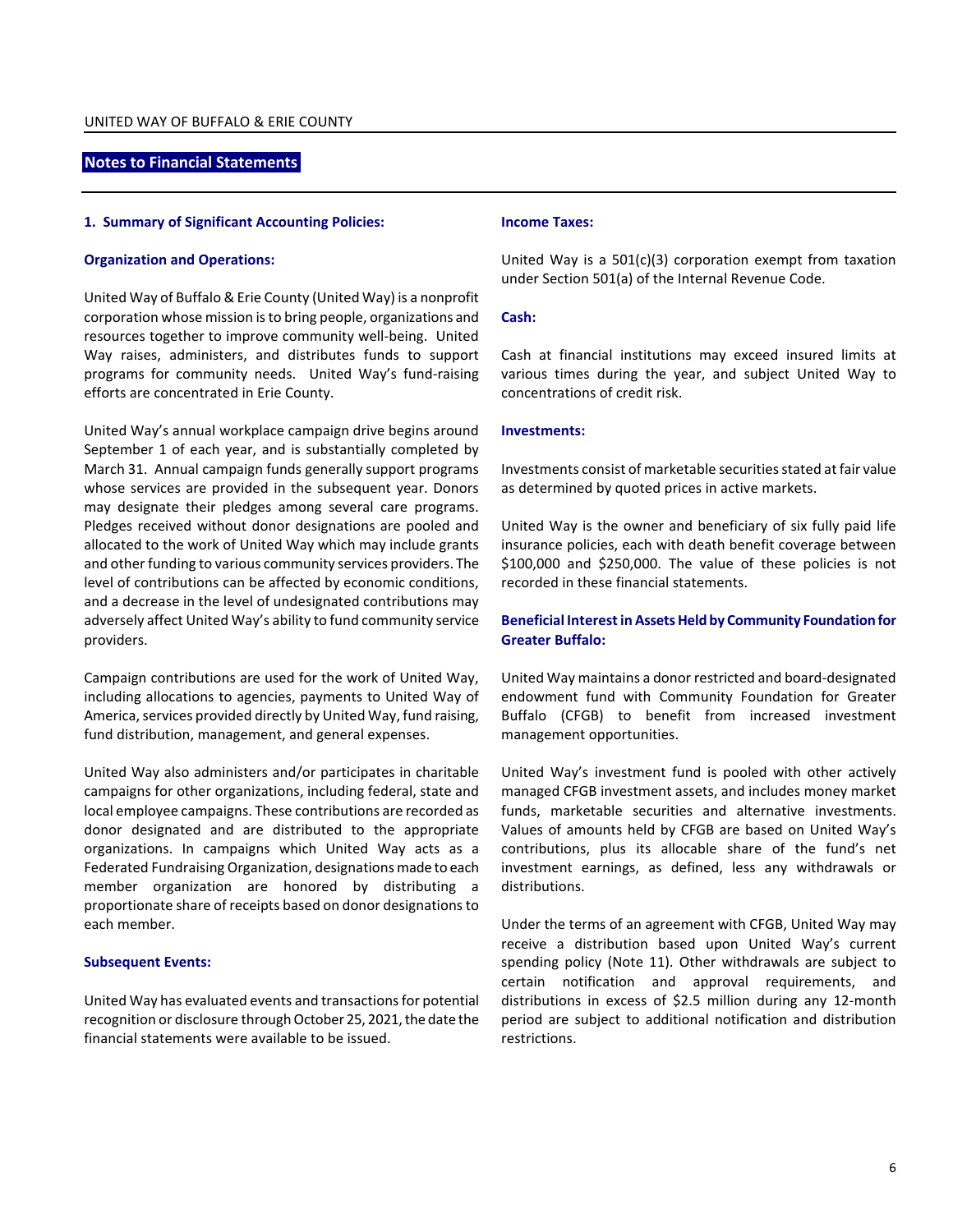#### **Property and Equipment:**

Property and equipment is recorded at cost or fair market value at the date of donation, net of accumulated depreciation. Depreciation is provided over estimated useful asset lives using the straight-line method. Maintenance and repairs are charged to operations as incurred; significant improvements are capitalized.

## **Net Assets:**

United Way's financial position and activities are reported according to two classes of net assets: net assets without donor restrictions and net assets with donor restrictions. Net assets with donor restrictions are those whose use has been limited by donors for a specific time period, purpose, or to be maintained by United Way in perpetuity.

### **Contributions:**

Contributions are reported at fair value at the date the contribution or pledge is made. Contributions are reported as restricted support if they are received with donor stipulations that limit their use. When a donor restriction is met, net assets with donor restrictions are reclassified to net assets without donor restrictions and reported in the statement of activities as net assets released from restrictions. Contributions received with donor-imposed restrictions that are met in the same reporting period are reported as revenue without donor restrictions.

Conditional contributions, primarily government awards, are recorded as revenue when United Way meets requirements in compliance with specific agreements. Amounts received before the required conditions are met are reported as refundable advances on the accompanying balance sheets. These conditional contributions are subject to compliance and financial audits by the funding sources. Management believes no significant adjustments are necessary to recognized amounts.

Unconditional promises to give that are expected to be collected in future years are recorded at the present value of estimated future cash flows. The discounts on those amounts are computed using an appropriate interest rate applicable to the year in which the promise is received. Amortization of the discount is included in campaign contributions.

Gross campaign results are reduced by pledges collected on behalf of others or pledged to a specific organization (donor designation) and by a provision for uncollectible pledges, which is recorded based on collection history, aging, and general economic conditions. The net campaign results are recorded as net assets with donor restrictions in the accompanying statements of activities since the amounts are generally collected over time. Campaign collections are reflected as net assets released from restrictions. Revenues received from certain special events related to the campaign are recorded as net assets without donor restrictions.

Net campaign results are allocated to providers approved to receive community funding at the completion of the campaign. Committed community allocations, including grants and other awards, are recognized upon the commitment to the recipient organization and included in allocations payable in the accompanying balance sheets. Designated care donations have been recorded as designations payable in the accompanying balance sheets at the date the designation is made.

United Way also administers the local campaign for state employees. The State Employees Federated Appeal Steering Committee, representing the State Employees Federated Appeal, has designated United Way to conduct its annual campaigns in conjunction with the annual campaign of United Way. United Way combines the activities of the separate campaign with the activities of its own campaign in the accompanying financial statements, and presents the contributions as donor designations. The State Employee Federated Appeals campaign remits an administrative fee to United Way for campaign management services. The fees forthe State Employee Federated Appeal (SEFA) campaign were \$138,000 and \$137,000 for 2021 and 2020, respectively, and are included in program service and other fees on the statements of activities.

#### **Program Service Fees:**

Program service fees represents fees charged to administer certain programs and initiatives conducted by United Way. Revenue is recognized as the services are performed. Amounts are generally billed monthly and due immediately.

## **Contributed Volunteer Services:**

No amounts have been reflected in the financial statements for contributed volunteer services. United Way pays for substantially all services requiring specific expertise. However, many individuals volunteer their time and perform a variety of tasks that assist United Way in its program services and fundraising campaigns.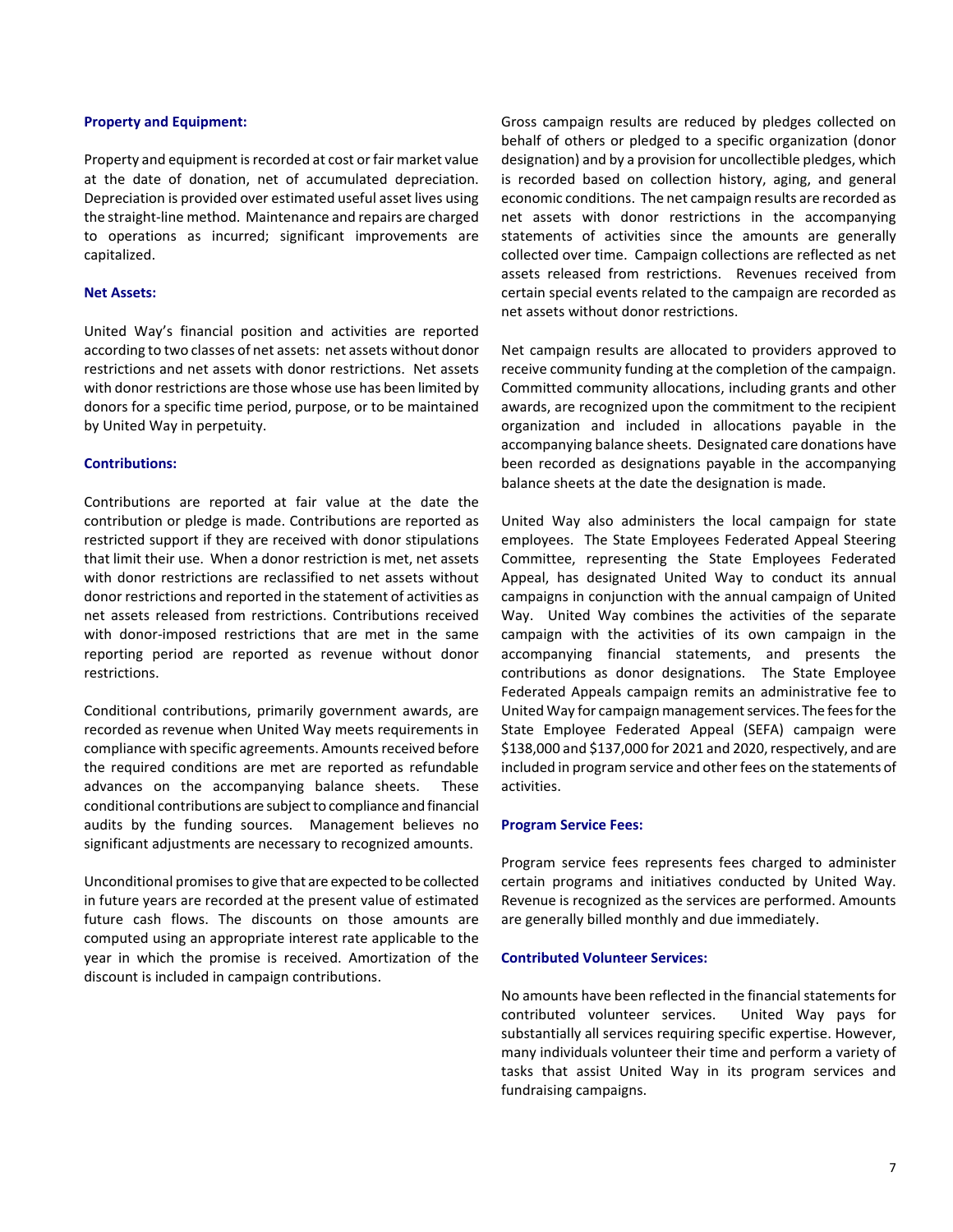## **Fund Raising Expenses:**

Fund raising activities in connection with the annual campaign and other campaigns are conducted throughout the year and are reported as expenses when incurred.

## **Functional Expense Allocation:**

The financial statements report certain categories of expenses that are attributable to program and supporting functions. Some expenses require allocation on a reasonable basis that is consistently applied. The allocated expenses include certain salaries and related benefits, occupancy, equipment, rental, and payments to national/state affiliates, which are allocated based on management's estimate of function benefited.

## **Use of Estimates:**

The preparation of financial statements in accordance with accounting principles generally accepted in the United States of America requires management to make estimates and assumptions that affect the amounts reported in the financial statements and accompanying notes. Actual results could differ from those estimates.

## **Reclassification:**

The 2020 financial statements have been reclassified to conform with the presentation adopted in 2021.

#### **2. Annual Campaign Contributions Receivable:**

|                                          | 2021        | 2020        |
|------------------------------------------|-------------|-------------|
| United Way:                              |             |             |
| $2020 - 2021$                            | \$5,628,953 | Ś           |
| $2019 - 2020$                            | 595,219     | 7,320,153   |
| $2018 - 2019$                            | 431,029     | 649,258     |
| $2017 - 2018$                            |             | 369,246     |
|                                          | 6,655,201   | 8,338,657   |
| Less allowance for uncollectible pledges | 1,263,824   | 1,675,218   |
|                                          | 5,391,377   | \$6,663,439 |

Campaign contributions receivable include donor designated amounts payable of \$3,480,285 and \$4,258,789 as of March 31, 2021 and 2020.

# **3. Other Contributions Receivable:**

|                         | 2021            |         |    | 2020        |
|-------------------------|-----------------|---------|----|-------------|
| Gross unconditional     |                 |         |    |             |
| promises to give from:  |                 |         |    |             |
| Endowment campaign      | \$.             | 495,175 | Ś. | 625,000     |
| Government awards       | 1,027,947       |         |    | 1,347,034   |
| Foundation and other    |                 | 294,541 |    | 545,378     |
|                         | 1,817,663       |         |    | 2,517,412   |
| Less allowances for:    |                 |         |    |             |
| Uncollectible pledges   |                 | 15,750  |    | 33,250      |
| Unamortized discount    |                 | 9,250   |    | 16,750      |
|                         | Ŝ.<br>1,792,663 |         |    | \$2,467,412 |
| Amounts due in:         |                 |         |    |             |
| Less than one year      | Ś.<br>1,538,663 |         |    | \$2,062,412 |
| One to five years       |                 | 209,000 |    | 317,000     |
| Greater than five years |                 | 70,000  |    | 138,000     |
|                         | Ś<br>1,817,663  |         |    | \$2,517,412 |

## **4. Investments:**

|                         | 2021        | 2020         |
|-------------------------|-------------|--------------|
| Certificates of deposit | \$2,894,943 | \$1,002,797  |
| Money market            | 901.081     | 2,762,121    |
|                         | \$3,796,024 | \$ 3,764,918 |

Investment returns for the years ended March 31, 2021 and 2020 are as follows:

|                               | 2021      |     | 2020    |
|-------------------------------|-----------|-----|---------|
| Interest and dividends        | 48.667    | - S | 77.115  |
| Net unrealized (losses) gains | (17, 553) |     | 31.106  |
| Total return on investments   | 31.114    |     | 108.221 |

# **5. Beneficial Interest in Assets Held by Community Foundation for Greater Buffalo:**

|                                 | 2021                      | 2020         |
|---------------------------------|---------------------------|--------------|
| Beginning of year               | \$10,893,593 \$11,912,717 |              |
| Transfers                       | 231.950                   | 227.275      |
| Net appreciation (depreciation) | 4,741,389                 | (1,246,399)  |
| End of year                     | \$15,866,932              | \$10,893,593 |

## **6. Property and Equipment:**

|                               | 2021      | 2020        |  |
|-------------------------------|-----------|-------------|--|
| Land                          | 158,930   | 158,930     |  |
| Building and improvements     | 3,730,509 | 3,693,604   |  |
| Furniture and equipment       | 3,825,252 | 3,766,150   |  |
|                               | 7,714,691 | 7,618,684   |  |
| Less accumulated depreciation | 5,646,776 | 5,443,817   |  |
|                               | 2,067,915 | \$2,174,867 |  |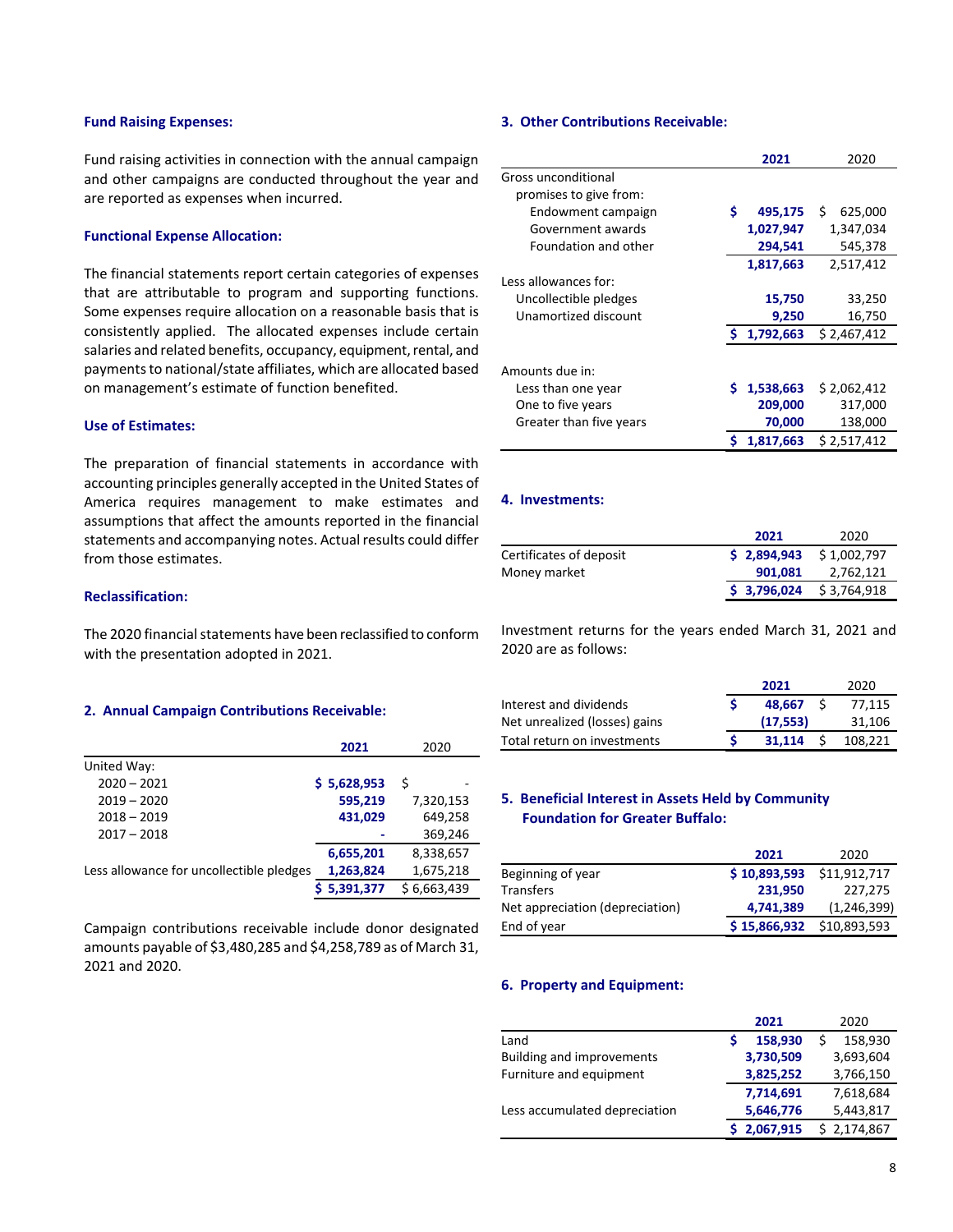### **7. Paycheck Protection Program Loans:**

In fiscal 2021, United Way received two loans totaling \$1,460,700 from the Small Business Administration (SBA) under the Paycheck Protection Program (PPP) of the Coronavirus Aid, Relief and Economic Security (CARES) Act in response to the pandemic described in Note 13. Some or all of the loans may be forgiven if certain criteria are met. Otherwise, the loans are unsecured, bear interest at 1%, and are payable over a negotiated period of time.

In July 2021, United Way received notification all required criteria were met to forgive one of the loans in the amount of \$773,200.

## **8. Employee Benefit Plans:**

## **Defined Benefit Pension Plan:**

United Way maintains a defined benefit pension plan covering all nonunion employees hired prior to 2016. United Way's policy is to fund at least the minimum amount required by the Employee Retirement Income Security Act (ERISA). United Way no longer allows new participants to the Plan effective 2016.

The status of the defined benefit pension plan at and for the years ended March 31, 2021 and 2020 is presented below. The measurement date used to determine the plan assets and benefit obligations is March 31<sup>st</sup> of each year.

|                                | 2021 | 2020                                                |
|--------------------------------|------|-----------------------------------------------------|
| Projected benefit obligation   |      | $$7,635,373 \$6,300,458$                            |
| Fair value of plan assets      |      | 5,310,806 4,135,667                                 |
| <b>Funded status</b>           |      | $\frac{1}{2}$ (2,324,567) $\frac{1}{2}$ (2,164,791) |
| Accumulated benefit obligation |      | 6,840,297 \$ 5,516,831                              |

Amounts recognized on the balance sheets:

|                                                                                            | 2021 | 2020                                                |
|--------------------------------------------------------------------------------------------|------|-----------------------------------------------------|
| Accrued pension liability                                                                  |      | $\frac{1}{2}$ (2,324,567) $\frac{1}{2}$ (2,164,791) |
| Accumulated adjustment to net assets $\binom{2}{2}$ (2,247,018) $\binom{2}{2}$ (2,058,711) |      |                                                     |

Amounts recognized as the accumulated adjustment to net assets as of March 31, 2021 and 2020 consist of:

|                             | 2021 | 2020                                   |
|-----------------------------|------|----------------------------------------|
| Unrecognized actuarial loss |      | $\frac{1}{2}$ , 2,247,018 \$ 2,058,711 |

Amounts recognized as pension liability adjustment for the years ended March 31, 2021 and 2020 consist of:

|                                                                                       |     | 2021            | 2020       |
|---------------------------------------------------------------------------------------|-----|-----------------|------------|
| Unrecognized actuarial gain (loss)                                                    | \$. | $(188, 307)$ \$ | (208, 828) |
|                                                                                       |     | 2021            | 2020       |
| Benefit cost                                                                          |     |                 |            |
| Service cost                                                                          | \$  | 182,094 \$      | 182,131    |
| Interest cost                                                                         |     | 172,878         | 226,155    |
| Recognized loss (gain)                                                                |     | (83,503)        | 19,168     |
|                                                                                       | \$  | $271,469$ \$    | 427,454    |
| <b>Employer contributions</b>                                                         | \$  | $300,000$ \$    | 300,000    |
| Benefits paid                                                                         | \$  | 370,793 \$      | 591,491    |
| Weighted average assumptions used<br>to determine benefit obligations at<br>March 31: |     |                 |            |
| Discount rate                                                                         |     | 2.65%           | 2.75%      |
| Expected future salary increase                                                       |     | 3.50%           | 3.00%      |
| Weighted average assumptions used to<br>determine net periodic benefit cost:          |     |                 |            |
| Discount rate                                                                         |     | 2.75%           | 3.45%      |
| Expected return on plan assets                                                        |     | 6.75%           | 6.75%      |
| <b>Expected future salary increase</b>                                                |     | 3.00%           | 3.50%      |

The expected long-term rate of return on plan assets assumption of 6.75% was selected using the "building block" approach described by the Actuarial Standards Board in Actuarial Standards of Practice No. 27 – Selection of Economic Assumptions for Measuring Pension Obligations. Based on United Way'sinvestment policy for the pension plan in effect as of the beginning of the fiscal year ended March 31, 2021, an estimated range was determined for both the real rate of return (net of inflation) and for inflation based on a historical 30 year rolling average. An average inflation rate within the range equal to 3.50% was selected and added to the real rate of return range to arrive at a range of 6.61% - 9.44%.

No contributions are expected to be required by United Way for 2021.

Assuming all eligible participants elect to receive benefits upon reaching retirement age, benefit payments for the next five years, and subsequent five year period, are:

| 2022      | Ś | 1,951,000 |
|-----------|---|-----------|
| 2023      |   | 62,000    |
| 2024      |   | 111,000   |
| 2025      |   | 498,000   |
| 2026      |   | 560.000   |
| 2027-2031 |   | 3,341,000 |
|           | Ś | 6,523,000 |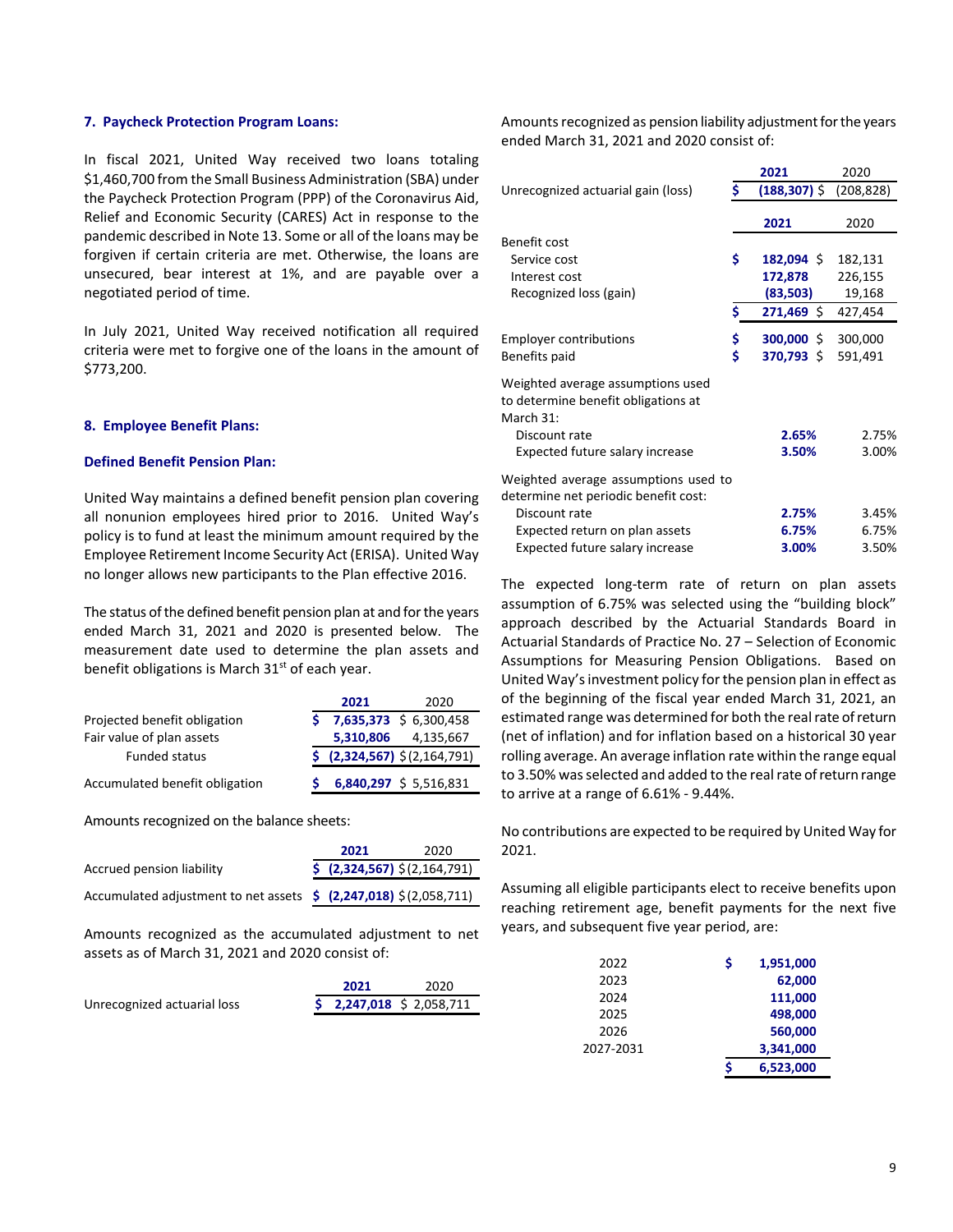United Way's pension plan weighted-average asset allocations at March 31, 2021 and 2020 are as follows:

|                        | 2021 | 2020 |
|------------------------|------|------|
| <b>Asset Category:</b> |      |      |
| Equity securities      | 50%  | 45%  |
| Fixed income           | 50%  | 55%  |
|                        | 100% | 100% |
|                        |      |      |

The plan's overall portfolio mix of equity securities and fixed income securities was based upon asset allocation modeling taking into consideration historical return patterns and risk factors. The plan believes that the current mix of assets under a balanced growth concept provides an appropriate level of return to achieve current assumed return plan assumptions. The plan has a target asset allocation of 50% equity securities and 50% fixed income securities. The plan essentially invests only in securities for which there is an active market.

## **Union Employee Pension Plan:**

United Way contributes to the Service Employees Pension Fund of Upstate New York, amultiemployer defined benefit pension plan, under the terms of collective-bargaining agreements that cover its union-represented employees.

The risks of participating in this multiemployer plan are different from single-employer plans in the following aspects:

- a. Assets contributed to multiemployer plans by one employer may be used to provide benefits to employees of other participating employers.
- b. If a participating employer stops contributing to a plan, the unfunded obligations of the plan may be borne by the remaining participating employers.
- c. If United Way chooses to stop participating in a multiemployer plan, United Way may be required to pay the plan an amount based on the underfunded status of the plan, referred to as a withdrawal liability.

United Way's participation in the plan for the years ended March 31, 2021 and 2020 is outlined in the table below. The "EIN/Pension Plan Number" column provides the Employer Identification Number (EIN) and the three-digit plan number. The most recent Pension Protection Act (PPA) zone status available in 2021 and 2020 isfor the plan's year-end at December 31, 2020 and December 31, 2019, respectively. The zone status is based on information that United Way received from the plan and is certified by the plan's actuary. The "FIP/RP Status Pending/Implemented" column indicates whether a financial improvement plan (FIP) or a rehabilitation plan (RP) is either pending or has been implemented. Among other factors, including the plan's FIP/RP status, plans in the red zone are generally less than 65 percent funded, plans in the yellow zone are less than 80 percent funded, and plans in the green zone are at least 80 percent funded. The last column lists the expiration date of the collective-bargaining agreement to which the plan is subject.

|                | PPA  |             | Funded |            |               | Company       |        | <b>Expiration Date of</b> |             |
|----------------|------|-------------|--------|------------|---------------|---------------|--------|---------------------------|-------------|
|                |      | Zone Status |        | Percentage | FIP/RP Status | Contributions |        |                           | Collective- |
| EIN/Pension    |      |             |        |            | Pending/      |               |        | Surcharge                 | Bargaining  |
| Plan Number    | 2020 | 2019        | 2020   | 2019       | Implemented   | 2021          | 2020   | Imposed                   | Agreement   |
| 16-0908576/001 | Red  | Red         | 85%    | 85%        | Yes           | 21.300        | 18.900 | No                        | 6/30/2022   |

United Way was not listed in the Plan's Form 5500 as providing more than 5 percent of the total contributions for the plan years ended in 2020 and 2019.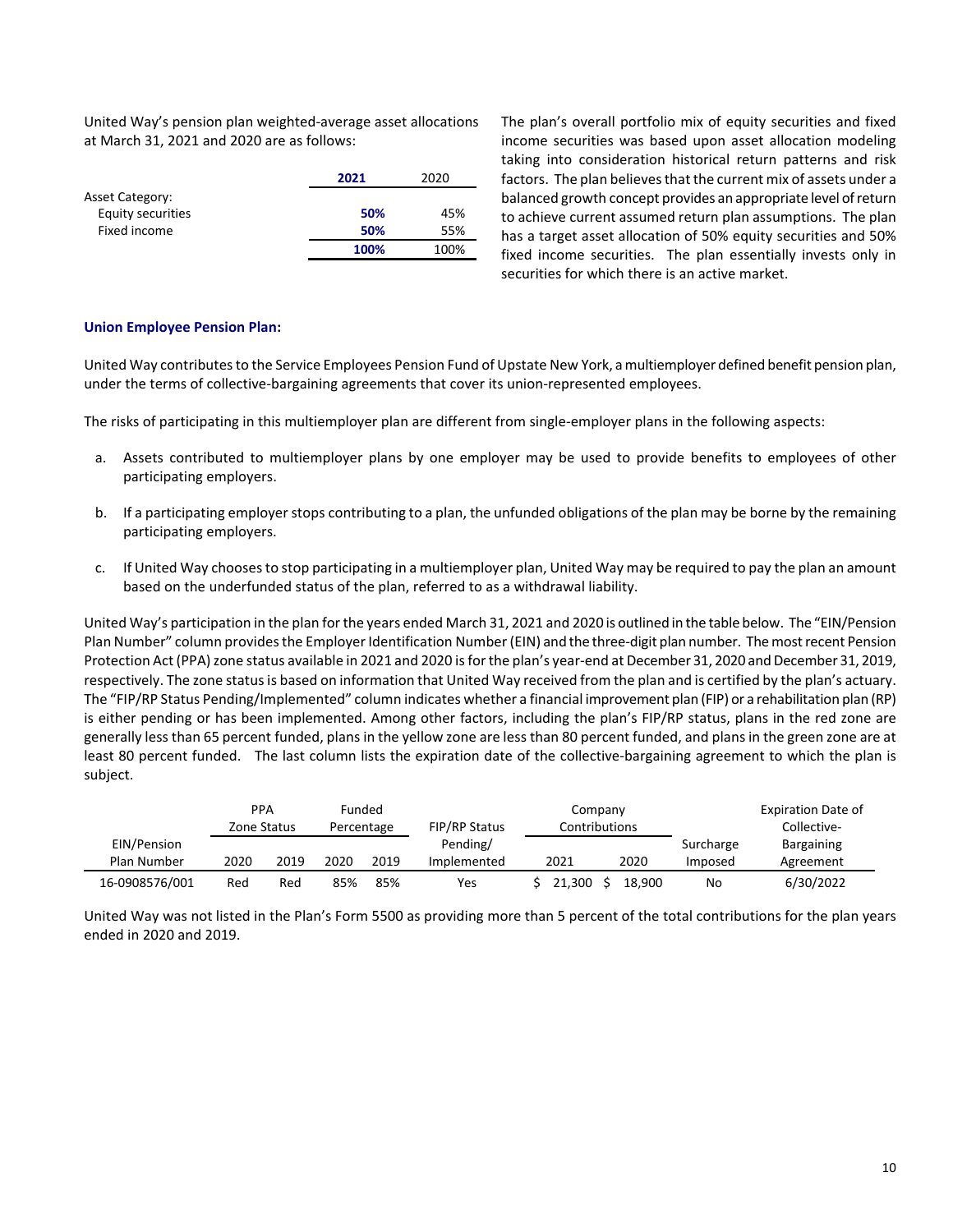#### **Defined Contribution Pension Plan:**

United Way maintains a 403(b)-defined contribution plan covering essentially all employees (as defined). The plan requires certain minimum employer contributions based on salaries and employee deferrals. Expenses related to this plan for the years ended March 31, 2021 and 2020 were \$46,528 and \$42,930.

## **Post-Retirement Health Care Benefits:**

United Way provides postretirement health care benefits for certain eligible employees. United Way's practice is to fund these benefits as paid. The measurement date used to determine the benefit obligation is March  $31<sup>st</sup>$  of each year.

The status of the postretirement health benefit plan at and for the years ended March 31, 2021 and 2020 is as follows:

|                                    |   | 2021          |   | 2020    |
|------------------------------------|---|---------------|---|---------|
| Accrued postretirement benefit     |   |               |   |         |
| obligation                         |   | $140,000$ \$  |   | 170,000 |
| Cost (benefit)                     | Ś | $(17,000)$ \$ |   |         |
| Benefits paid                      | Ś | 13,000        | Ŝ | 20,000  |
| Weighted average assumptions used: |   |               |   |         |
| Discount rate                      |   | 5.00%         |   | 5.00%   |

United Way's postretirement health care benefits plan provides for a limit on the amount of health care premiums paid for by United Way. United Way assumes the maximum annual premium per participant to determine the benefit.

Expected future annual benefit payments:

| 2022      | \$<br>13,200 |
|-----------|--------------|
| 2023      | 13,200       |
| 2024      | 13,200       |
| 2025      | 13,200       |
| 2026      | 13,200       |
| 2027-2031 | 56,100       |
|           | 122,100      |

# **9. Lease Commitments:**

United Way leases certain equipment under the terms of operating leases. Rental expense for all operating leases amounted to approximately \$20,000 and \$42,000 for the years ended March 31, 2021 and 2020.

Future minimal annual rentals due under noncancelable leases are:

| 2022 | 14,000 |
|------|--------|
| 2023 | 1,000  |
|      | 15,000 |

### **10. Net Assets:**

Net assets without donor restrictions include board-designated endowment funds amounting to \$11,171,467 and \$7,804,382 at March 31, 2021 and 2020 (see Note 11). Net endowment campaign receivables included in board designated endowment funds amounted to \$68,175 as of March 31, 2021 (Note 3).

Net assets with donor restrictions are for the following purposes or periods:

|                                                                             | 2021               | 2020      |
|-----------------------------------------------------------------------------|--------------------|-----------|
| Subject to expenditure for specific                                         |                    |           |
| purpose:                                                                    |                    |           |
| <b>WNY Girls in Sports</b>                                                  | Ś.<br>$922,843$ \$ | 1,163,643 |
| Other programs                                                              | 261,211            | 316,645   |
|                                                                             | 1,184,054          | 1,480,288 |
|                                                                             |                    |           |
| Subject to passage of time:                                                 |                    |           |
| Net campaign pledges outstanding                                            | 1,911,092          | 2,404,650 |
| Subject to United Way's spending policy<br>and appropriation (see Note 11)  |                    |           |
| Endowment assets, which once<br>appropriated, are expendable to<br>support: |                    |           |
| <b>WNY Girls in Sports</b><br>General programs and                          | 2,435,820          | 1,909,824 |
| operations                                                                  | 2,519,107          | 1,759,387 |
|                                                                             | 4,954,927          | 3,669,211 |
|                                                                             |                    |           |
|                                                                             | \$8,050,073\$      | 7,554,149 |
|                                                                             |                    |           |

United Way's endowment assets represent the accumulated principal of endowment gifts invested in perpetuity, which totaled \$3,883,562 and \$3,854,612 as of March 31, 2021 and 2020, and the related unappropriated net investment earnings. Net endowment campaign receivables included in endowment assets above amounted to \$402,000 and \$575,000 at March 31, 2021 and 2020 (Note 3).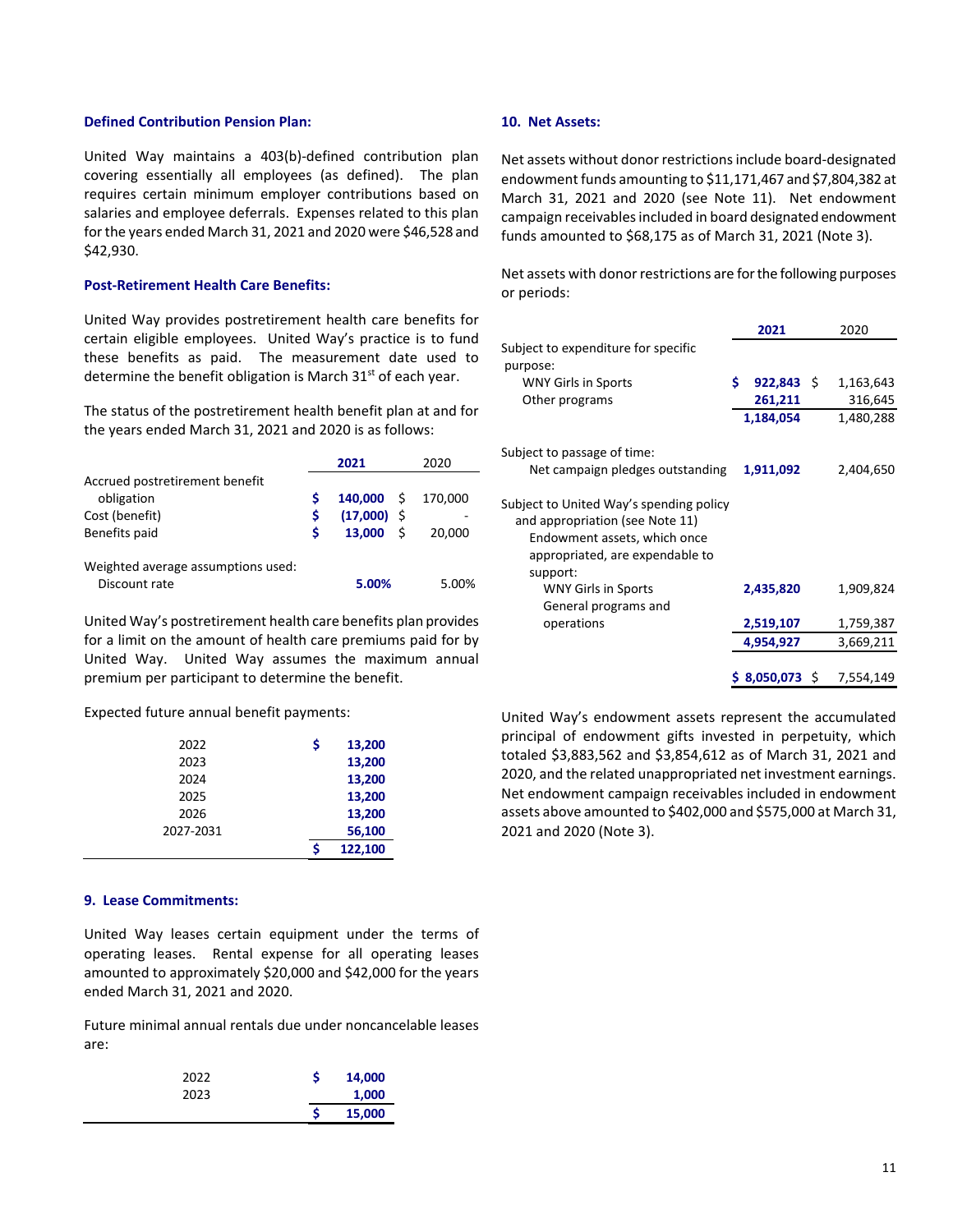## **11. Endowment Assets:**

United Way's endowment assets are comprised of a boarddesignated endowment and a donor-restricted endowment. The board-designated endowment serves to enhance the sustainability of United Way and is included in net assets without donor restrictions. The donor-restricted endowment consists of endowment gifts that are to be invested in perpetuity and are reported as net assets with donor restrictions. United Way has adopted investment and spending policies for endowment assets that attempt to provide returns sufficient to address the purposes of the assets over the long-term. United Way intends to distribute approximately 5.25% of the total market value annually, net of fees, while maintaining the purchasing power of the endowment assets over the long-term.

United Way's Board has interpreted the New York State Prudent Management of Institutional Funds Act (NYPMIFA) as requiring the preservation of the fair value of the original gift as of the date of donor-restricted endowment funds, absent explicit donor stipulations to the contrary. As a result of this interpretation, United Way classifies as net assets with donor restrictions (a) original value of gifts donated to the donorrestricted endowment, (b) the original value of subsequent gifts donated to the donor-restricted endowment, and (c) accumulations to the donor-restricted endowment made in accordance with the direction of a donor gift instrument at the time the accumulation is added to the fund.

In accordance with NYPMIFA, United Way considers the following factors to appropriate or accumulate donor-restricted endowment funds:

- Duration and preservation of the fund
- Purposes of United Way and the fund
- General economic conditions
- Possible effect of inflation and deflation
- Expected total return from income and appreciation of investments
- Other resources of United Way
- Where appropriate and circumstances would otherwise warrant, alternatives to expenditure of the endowment fund, giving due consideration to the effect that such alternatives may have on United Way
- Investment policy of United Way

Investment earnings are allocated among the endowment assets based upon their proportionate share of the investment portfolio. Investment earnings related to the board-designated endowment are shown as increases (decreases) in net assets without donor restrictions. Investment gains related to the donor-restricted endowment are reported as increases (decreases) to net assets with donor restrictions until appropriated and expended in accordance with United Way's spending policy.

United Way's endowment assets below exclude outstanding endowment campaign receivables (see Note 10) as of March 31, 2021 and 2020 is as follows:

| 2021                                 |    | <b>Without Donor</b><br><b>Restrictions</b><br>(Board-<br>designated) |   | <b>With Donor</b><br><b>Restrictions</b> |    | Total         |
|--------------------------------------|----|-----------------------------------------------------------------------|---|------------------------------------------|----|---------------|
| Endowment assets – beginning of year | \$ | 7,804,382                                                             | Ś | 3,089,211                                | S  | 10,893,593    |
| Net investment activity              |    | 3,217,607                                                             |   | 1,523,782                                |    | 4,741,389     |
| Contributions                        |    | 292,016                                                               |   | 231,950                                  |    | 523,966       |
| Appropriation                        |    |                                                                       |   | (292, 016)                               |    | (292,016)     |
| Endowment assets $-$ end of year     | Ŝ. | 11,314,005                                                            | S | 4,552,927                                | S  | 15,866,932    |
| 2020                                 |    | <b>Without Donor</b><br>Restrictions<br>(Board-                       |   | With Donor                               |    | Total         |
| Endowment assets – beginning of year | \$ | designated)<br>8,572,633                                              | Ś | Restrictions<br>3,340,084                | Ś. | 11,912,717    |
| Net investment activity              |    | (852,070)                                                             |   | (394,329)                                |    | (1, 246, 399) |
| Contributions                        |    | 83,819                                                                |   | 206,750                                  |    | 290,569       |
|                                      |    |                                                                       |   |                                          |    |               |
| Appropriation                        |    |                                                                       |   | (63, 294)                                |    | (63, 294)     |

Appropriations included above were required by donor request. United Way elected not to make any discretionary appropriations during 2021 or 2020 to allow the endowment balance to continue to grow.